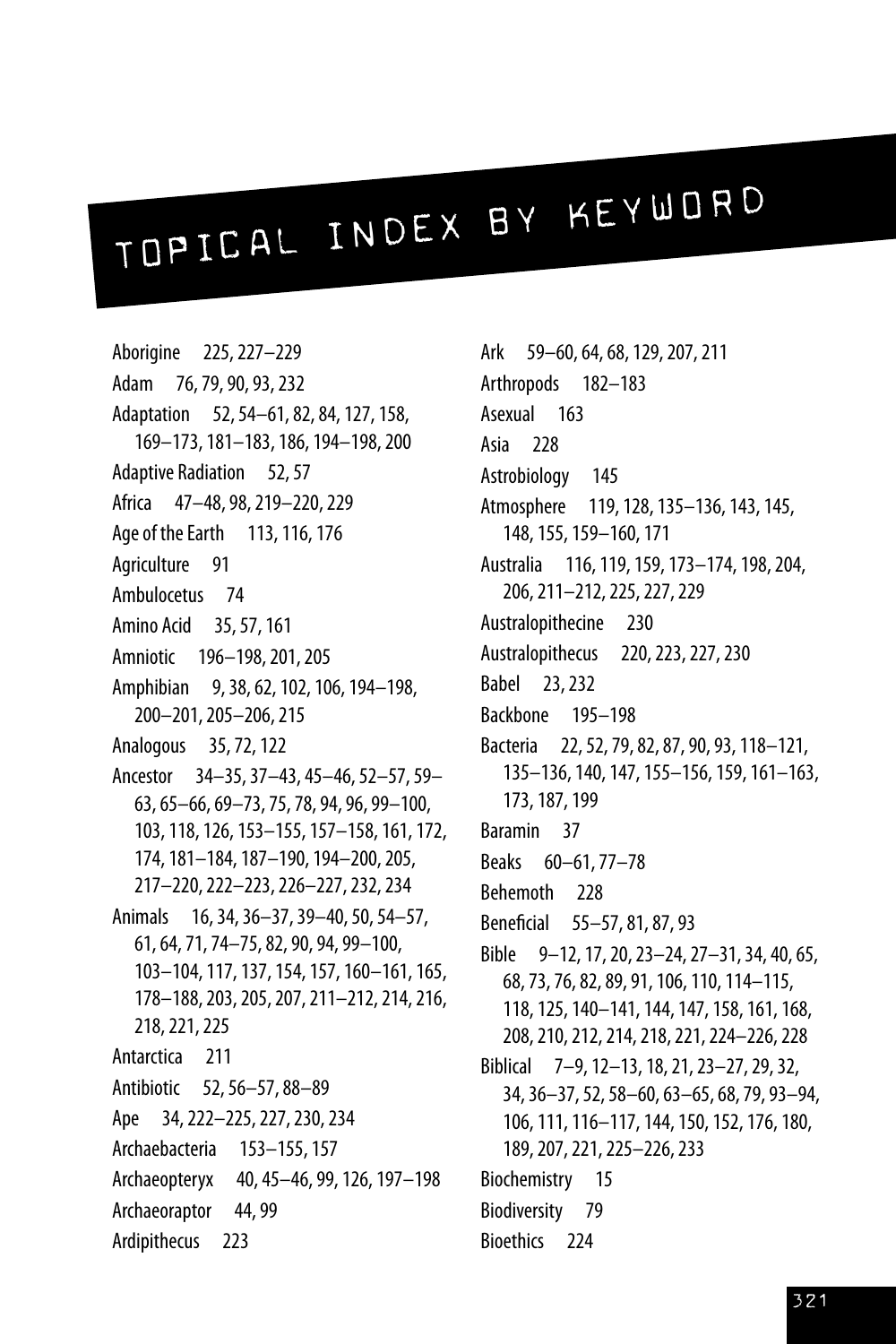Biologists 39,47,60,71,110,134,137,151, 217 Biology 2,6–7,12–13,28,37,41,47, 53–57,66,79,83,97,102,111,133–134, 137–138,171 Biology Study Group 37 Birds 34–35,40,44–47,49,58,60–61,77– 78,99,101,109,126–127,194,196–202, 209–210,215 Blyth, Edward 67, 79 Bones 14,50,59–60,69,72,95,105–109, 130,197–198,200,205,208,210–211,227, 229,236 Brain 57,210,227–228,232 Bristlecone 170,176 Cambrian 108-109, 115, 126, 130, 152, 157, 160,174,180,182–183,185–186 Cambrian Explosion 108–109,115,126,130, 152,157,180,182–183,185 Camels 95 Cancer 89 Canis 69 Canyon 108–109,121–122,174 Carbon–14 91,113,131 Carboniferous 172 Castorocauda 203 Catastrophic Plate Tectonics Model 127 Catastrophism 111,121 Caudipteryx 45 Cell 9,36,47–48,52,65,71,76,79–82, 89,92,135–136,139,144,151,156–157, 162–163,165,184–185,190 CellTheory 135–136 Chance 17,20,30,52,65,93,104,121,133, 144,146,150,162,164,173,178,191,214, 216,221,228 Change 34,36,41,43–44,49,52,58–65, 73,75,77–79,84,87–88,92–94,100–102,

108–109,111,113,120–121,158–159,

168,180,184,186,189–190,199,203,206, 214,224,232 Chemicals 9,102,135–139,142 Chimpanzee 70,230–231,234 China 44,187,201,208,210 Chloroplast 165 Christian 10,20,82,224 Christianity 63,221 Cladograms 35,38,186 Classification 34–38,40–42,49,100,107– 109,127,222–223,232,234 Classifying 3,33,35–36,39,78 Claws 126–127,209 Coelacanth 120, 200, 205, 215 Coevolution 54–57,80 Colonies 157,184–185 Comets 90 Common Ancestor 34–35,37–43,45, 52–57,59,61–63,65–66,69–73,78,96, 99,103,126,153–154,157–158,161,174, 181–184,188,195–198,200,217–220, 222–223,232,234 Continents 109,129,211 Convergent 57,70,72,97,103,184,215 Courtship 198, 213 Created Kind 34,37,39,41,52,60,64,70, 78–81,84,87,100,152,180,185,194,231 Creation 8–11,13–17,20–21,23–32, 36–37,39,41–42,46,50,52,63–64, 66–67,69,73,75–76,80–82,86,90–91, 93,95–96,100,104,106,110–111,113– 114,116–121,125–126,128–129,131, 140–141,144,146,148,150,159–161,168, 171,174–176,180,188–189,191,204, 206–210,212,216,221,227,231,236 Creation Science 10,14,39,113 Creator 16,27,29,31,67–70,73,79–82,84, 94,98,100,118,141–142,158,163–164, 173,206,210,213–214,225,231–233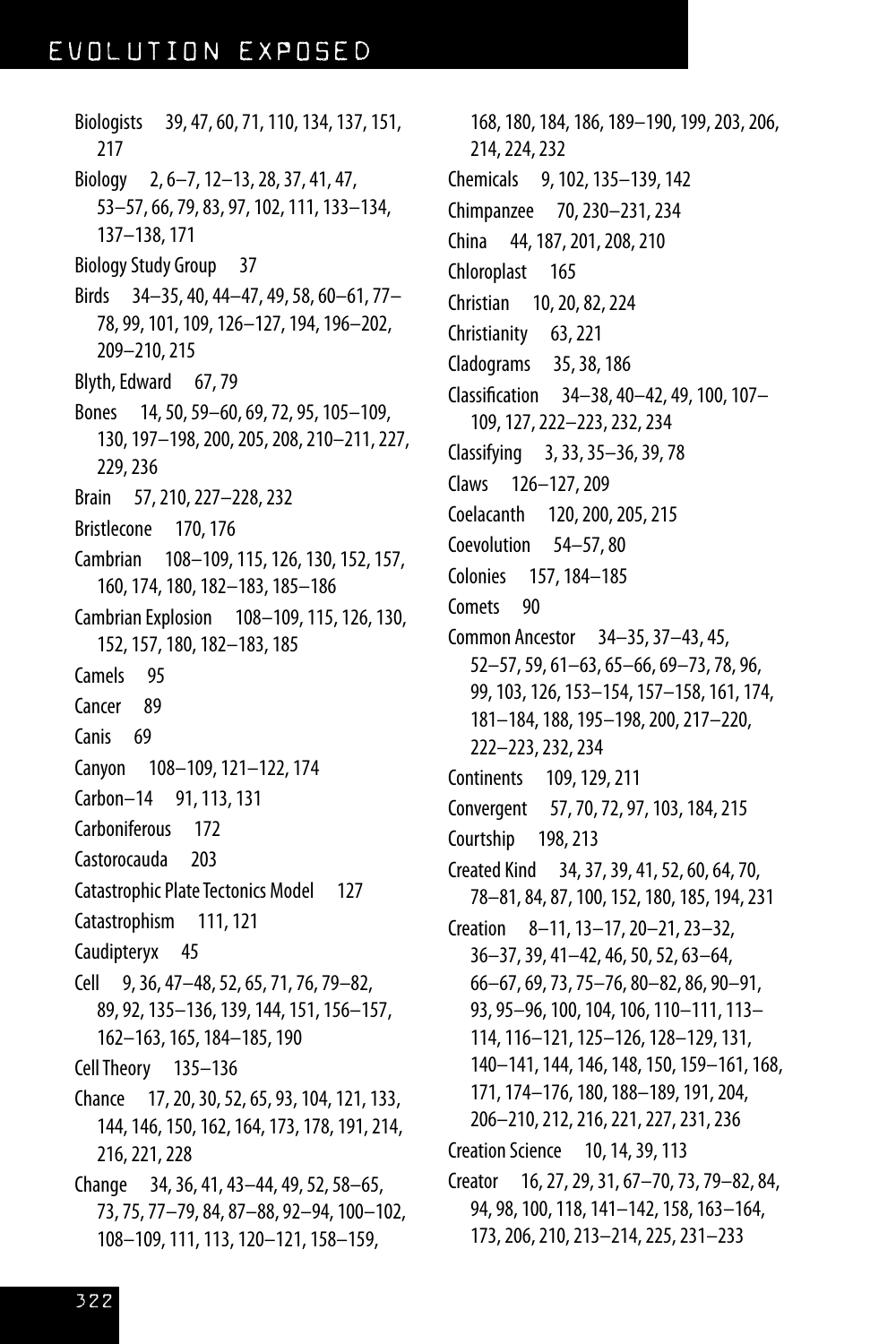Cro-Magnon 218 37, 52, 76, 90 Curse Cycads 169–170, 172 Darwin, Charles 14-15, 32, 38, 63, 67-68, 71, 77-81, 85, 91-92, 94, 104, 111, 115, 141, 146, 166, 191, 193, 216, 229 Darwinian 11, 14–15, 73, 89, 99, 105, 231 Darwinism 16, 103, 209 **Darwinists** 210 Dawkins, Richard 88, 157 Days 16-17, 23, 27, 32, 40, 67, 104, 116, 121-122, 150, 204 Design 2, 13, 15-16, 18, 38, 55-57, 60, 68-72, 79, 91, 94-96, 98, 134, 140, 168, 193, 208, 210, 235 Designer 19, 22, 27, 39, 68–73, 76, 86, 96, 134, 140-141, 147, 161-162, 187, 200, 214, 231-232, 234-235 Development 2, 38, 45, 47, 66, 73, 94, 96-97, 111, 155, 158, 164, 172, 181-183, 185-186, 188, 195-206, 210, 213-215 Diet 57, 98, 107-109, 208, 228 Dinosaur 40, 44-47, 60, 99-100, 106-109, 118-119, 127, 130, 178, 201-202, 207-208, 228 **Divine Creator** 81-82, 158, 210 Divine Order 36, 39 DNA 24, 34 - 35, 38 - 40, 47 - 49, 55 - 57, 60, 64, 68-70, 81-82, 86-88, 90, 92, 102, 134, 137-139, 142, 144-147, 154, 156, 163-165, 176, 181-184, 186-187, 218-220, 230-231, 233-234 Echinoderms 183, 188 Ediacaran 204 Embryo 56-57, 60, 70, 96, 181-183, 199 Endosymbiont Hypothesis 154, 156, 162 Eoraptor 45 Eubacteria 153-155, 157, 160-161 Eukaryotes 153-154, 157, 159, 161-162

Europa 139, 144 Europe 20, 225, 228 Eve 47-48 Evidence 7, 13-14, 16, 20, 23-26, 29-30, 34, 36-40, 42-49, 52, 54-58, 61-63, 65-66, 68, 70-72, 75-77, 84, 89-90, 93-96, 98, 100-103, 106-110, 113-116, 121-122, 124, 126-129, 139, 143-145, 147-149, 152-160, 164-165, 168, 171, 173-175, 179-187, 189-190, 193-194, 198-203, 205-215, 217-222, 226-234 Evolution 1-2, 1, 4, 7-8, 11, 13-17, 20-21, 23-31, 39-40, 42, 44, 46-47, 50-59, 61-63, 65-66, 68-73, 75-78, 80-94, 96-110, 112, 114-115, 118, 120-121, 124, 126, 131, 134, 137-138, 140-142, 144-146, 148, 150, 152, 157-160, 162-163, 167-168, 171-176, 178-180, 184-188, 190-191, 193-194, 197-206, 209, 215-218, 221-226, 229 - 231, 235 Evolutionist 14, 26, 29, 59, 125, 142, 200 Exoskeletons 183 Extinction 84, 109, 127-130, 207, 214 Eyes 17, 55-57, 68, 70, 182-183, 205, 210, 213 Fall 80, 93, 117, 208 Falsifiability 21 Feather 40, 44, 47, 201-202, 209, 213 Finch 77-78 Fins 59-60, 200, 205, 215 Fish 9, 38, 42, 59-60, 62, 79, 85, 96, 102, 194-198, 200-201, 203-205, 215 Flight 46, 180, 183, 188, 197-198, 209-210 16, 23, 27, 52, 61, 64, 80, 90, 106, 111, Flood 114-117, 122, 124-125, 127-130, 159-160, 176-177, 185, 207-208, 211-212, 228 Fossil 14-15, 38, 42-48, 56-57, 71-75, 90, 94, 99, 102, 105-112, 114-115, 118, 120, 124, 126-127, 129-131, 153-157, 159,

167-170, 172-175, 180-187, 193-198,

323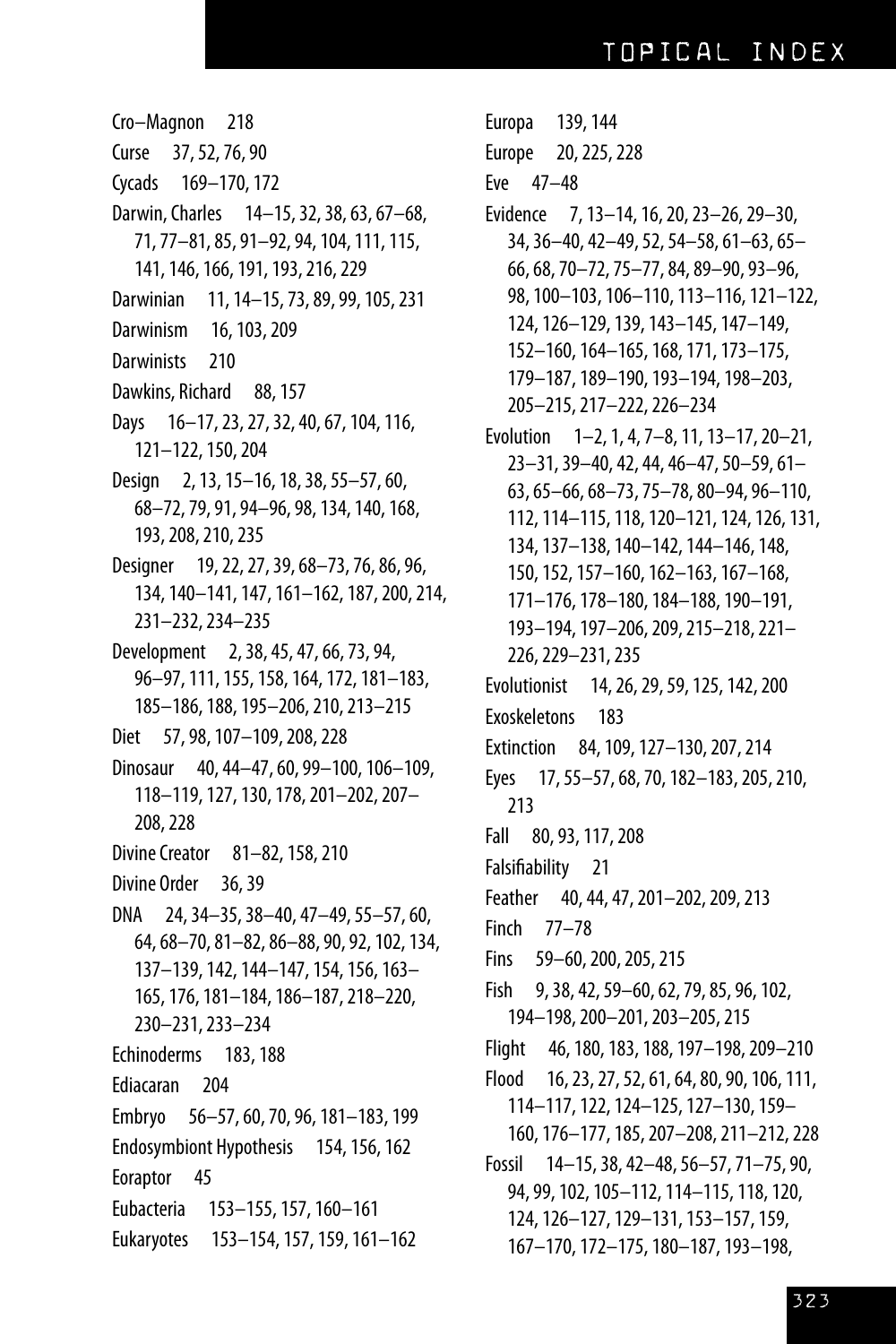200–202,204–206,208–212,215,217– 223,225–227,230,234,236 Fraud 45,92,96–97,102 Frogs 59,70,72 Fruit 33,81,85,100,172 Fungi 97,152–154,161,171,173 Galapagos Islands 77–78 Galaxies 90 Galileo 20, 23 Garden of Eden 69 Genes 57, 59-61, 64, 69-71, 82-83, 88, 93, 97,99,101,157,161,163–164,175,185, 189,204,213 GenesisFlood 128–129,160,207 Genetic 16–17, 34, 37, 41, 52–57, 59–61, 63–65,68–70,73,75–76,79–81,86–88, 93,98–101,104,142,145,158,164,189– 190,194,201,206,231,236 Genetic Drift 53–57,87 Genome 16, 60, 62, 64, 86, 90, 93, 104, 161, 185,231,233 Geologic Record/Column 4, 105-112, 116, 124 Geologic Time 108-111, 121-122, 201, 206, Geologists 110-112, 114, 117, 120, 123, 125,127 Gingko 168 Haeckel, Ernst 96-97, 142 Hakatai 174 Historical Science 20, 25, 28-29, 31, 62, 66, 110,137,184,200,203 Hitler 229 Hoatzin 126 Holocaust 218 Hominid 130,222,227 Hominidae 219–220,222–223 Homo erectus 220 Homo habilis 130, 220 Homo sapiens 36, 219–220, 232

Homologous 35,70–72,103 Homology 56–57,69,71–72,187 Hox gene 97 Human 14,16,34,47,53–57,69–71,73,76, 82,90,93,96,102,162,217–223,225–235 Huxley,Thomas 45,141–142,146–148 Ice Age 16,160,198,211,214 Information 2,7–13,17,27,37,40,43,52, 56–65,67–69,75–76,80–81,85,89,93– 94,97,101–102,104,133–134,136–138, 144,148,150,152,155,158,165–166, 171–173,175,184–185,189–191,194, 199,201,205,209,214,216,222,231,235 Insects 97,120,173,189,211 Intelligent Creator/Designer 19, 27, 140-141,164,214 Interpretation 7,9,12,17,25,28–29,40,45, 47,49,74–75,77–78,110,112,116,121, 125–126,155,158,205,208,216,218,226, 231–232 Invertebrates 5,70,121,179–186,188,190, 199 Java Man 229 Jaws 195–198,203,227 Jupiter 139,144 Jurassic 208 Kaibab 121 Kidneys 71 Kinkajous 100 Ligers 58 Linnaeus,Carolus 23,35–36,41 Lottery Principle 163 Lucy 220,227,229–230 Lungfish 200,205 Lyell, Charles 110 Macroevolution 54–57,65,79 Malaria 57,93,98 Mammals 36,74,94,157,194,196–198, 200–201,203,208–209,211–212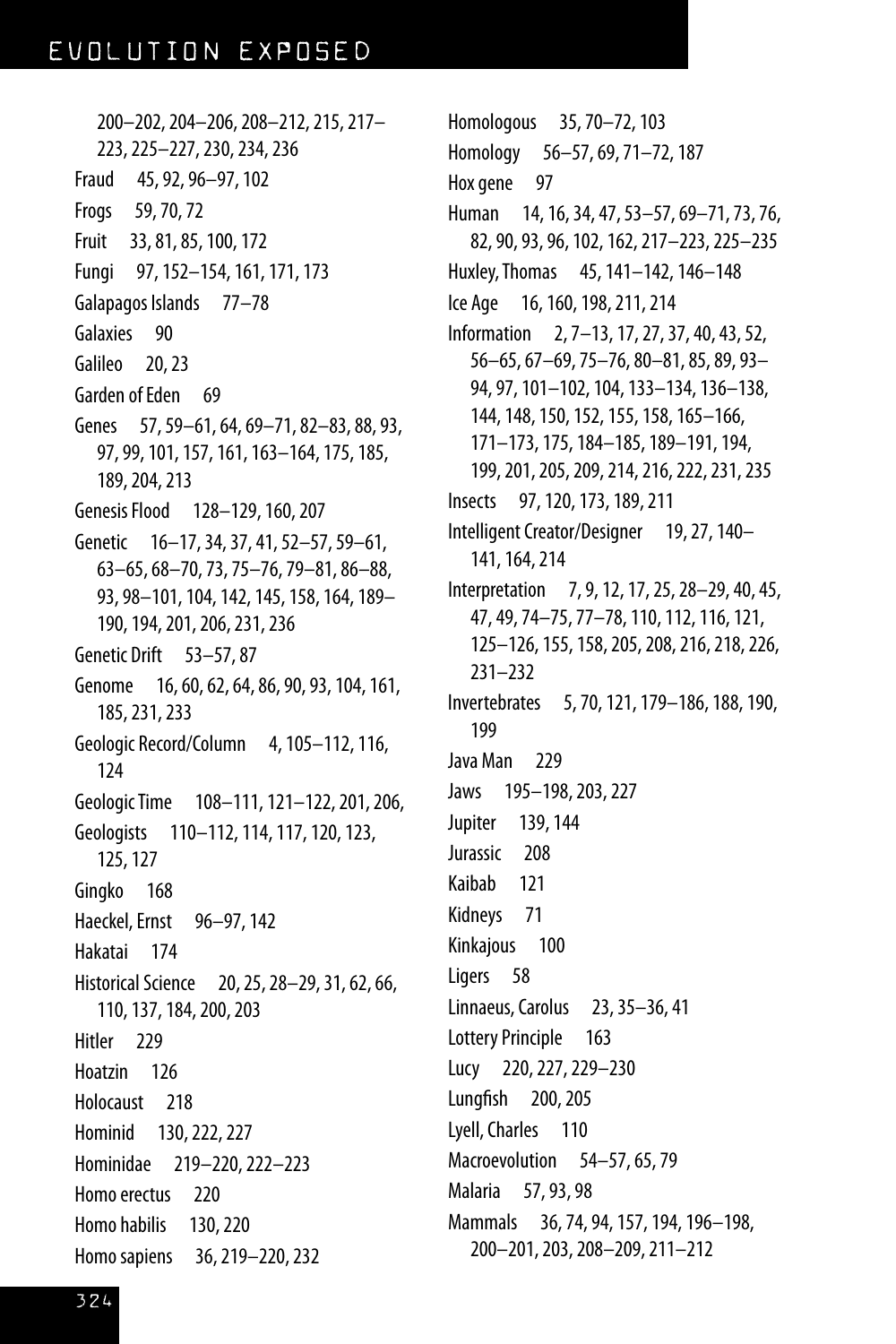Man 14,16,23–24,29,34,36,40,62–64, 82,89,91,115,118,162,208,218,221, 224–227,229,231,234 Mars 139,144–145 Marsupials 198, 211 Materialism 22,112,144 Mendel, Gregor 23,80–81 Mendelian 54–57 Meteorite 109,128–129 Microevolution 54–57,65,79 Miller, Stanley 139, 143 Miller–Urey 134 Mitochondria 47–48,154,156–157, 162–163,165 Mokele–Mbembe 227 Molecular 34–35,39,48,70,94,142, 151–156,168,180–183,186,198,203,206, 212,215,218 Molecular Clock 48, 215 Mollusks 182–183 Monotremes 198,212,275–276,309–312 Moth 56-57, 78, 92, 102 Mount St. Helens 121-122 Multicellular 115,152–154,157–158,160, 165,179–180,184–186,204 Mutation 48,53–57,62,64–65,70,75,80, 85–89,92–93,231 Natural Selection 4, 16, 51–58, 60, 62–65, 67–68,70,76,79,81,83–84,86,88,91–94, 98,102,147,161–162,184–185,189,201, 209 Naturalism 17,22,26,31,71,115,134,137, 141,144 Naturalistic 10,14,19,22–24,26,30–31,68, 71,85–86,90,110,134,137,142,156,186, 199,221 Neanderthal 14,228 Observability 21 ObservationalScience 24,61,65,89,99,106,

## 148

Operational Science 20-21, 23-24, 27, 29, 31,39,58,64,78–79,171 Origin ofLife 4,10,18,29,86,91,133–135, 137,139–145,148–149,179 Ota Benga 225 Oxygen 127,135–136,143,145,152–155, 159,162 Pakicetus 74 Paleoanthropologists 219-220, 226-227 Paleontology 105 Paleosols 116 Paleozoic 172 Panspermia 139, 148 Peacock 212–213 Pelvis 56–57, 74, 94, 196–198 Permian 127 Pesticide 52,56–57 Pharyngeal 195–198 Photosynthetic/Photosynthesis 135–136, 152–154,162 Phylogenetic/Phylogeny 35,38,43,49,155, 174–175,186,215,221,223 Piltdown Man 227, 229 Placental 198,211–212 Plants 5,34,36,61,82,90,100,107–109, 152,154,157,161,163,167–175,178,187 Pleistocene 206 Pollen 173–174,176–178 Polyploidy 54–57 Pongidae 222 Poodles 64,68 Populations 48,53–62,64,68–69,77–78, 81,83–84,87,89,92–93,97–98,101,117, 164,211,228,230 Precambrian 174,178,186,204 Precells 136 Predators 60, 80, 213